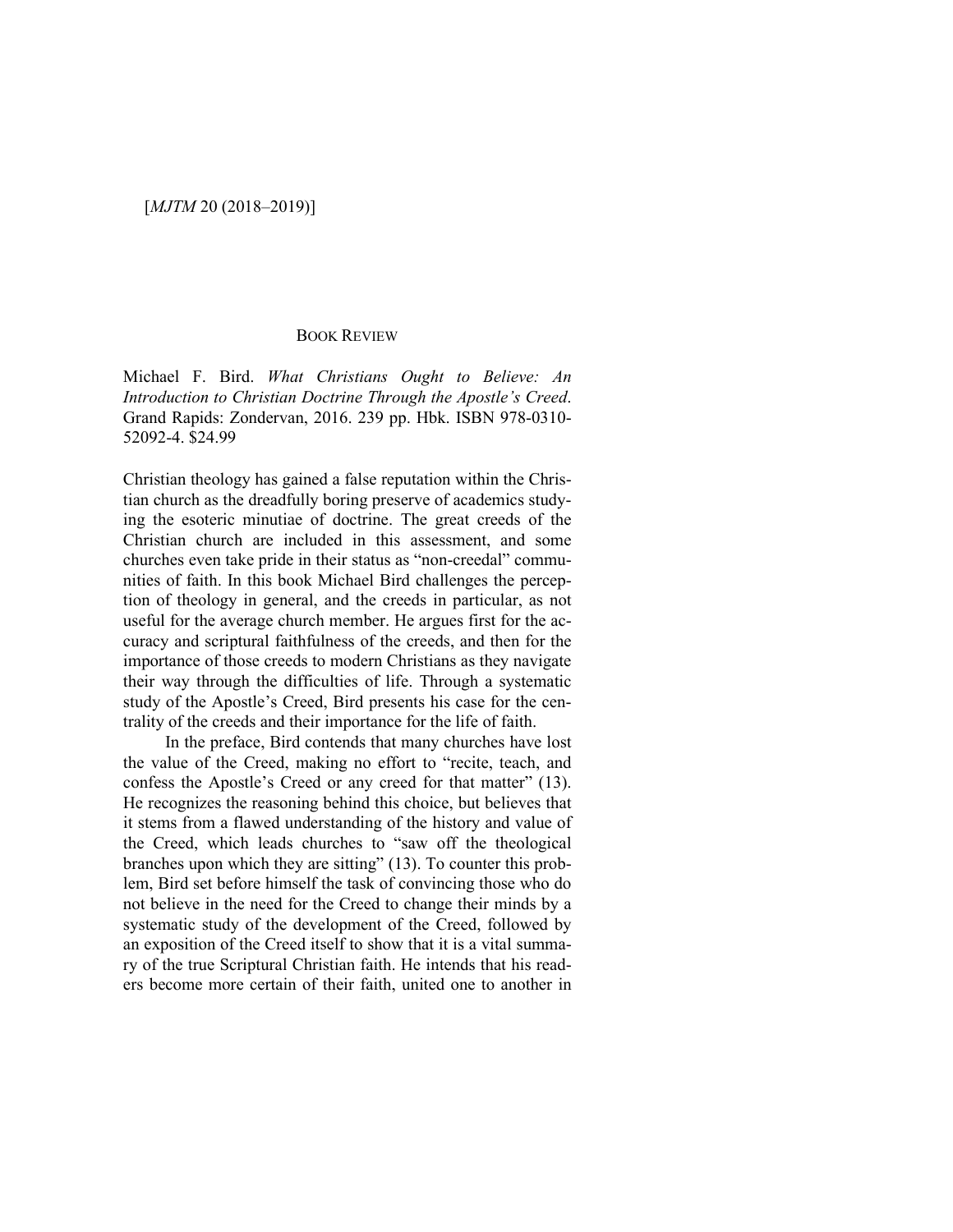## R14 *McMaster Journal of Theology and Ministry* 20

faith and the knowledge of the Son of God, and willing to contend for the faith entrusted to the people of God.

 Chapter 1 answers the question "Who Needs Creeds When I've Got a Bible?" (17). Bird begins with the creeds contained in Scripture, showing that the tradition of creedal statements has a sound pedigree. He then shows how the creeds carried on that biblical tradition into the life of the early church, and that the Scriptures and the creeds strengthened the church in the face of heretical doctrines that created doubt and division. The creeds became the boundary, warning that "all who proceed beyond this point do so at the peril of their own souls" (24). Finally, Bird chooses the Apostle's Creed as the simplest place to begin studying the orthodox Christian message contained within the creedal tradition.

 Chapter 2 studies the symbiotic relationship between the creeds and the Bible, showing that the growth of the established Christian canon and the creeds proceeded concurrently, and that the development of the Christian canon could not have happened without the rule of faith and the early creedal affirmations that supported Christian orthodoxy. Given this history, Bird then argues in the tradition of the Church Fathers that the creeds provide vital summaries of Christian doctrine that grow a biblical faith.

 Chapters 3 through 14 then proceed to exegete the Creed, beginning with "I believe," and developing each clause in a chapter-length discussion, unpacking the numerous doctrines that are contained within each line to show the necessity of a Trinitarian faith and its full implications. Liberally deploying scriptural support, as well as the wisdom of great theologians, Bird presents a unitary Christian orthodoxy, touching on the central doctrines while avoiding secondary and tertiary issues.

The ability to write theology in an accessible and engaging manner is vital in an age where theology has become an unpopular field of study among lay Christians. Bird has aimed the text toward the theological layperson, providing detail that stops short of being exhaustive, but still presents a concise and readable exegesis of the Apostle's Creed. Throughout the text, Bird also provides useful footnotes containing suggestions for further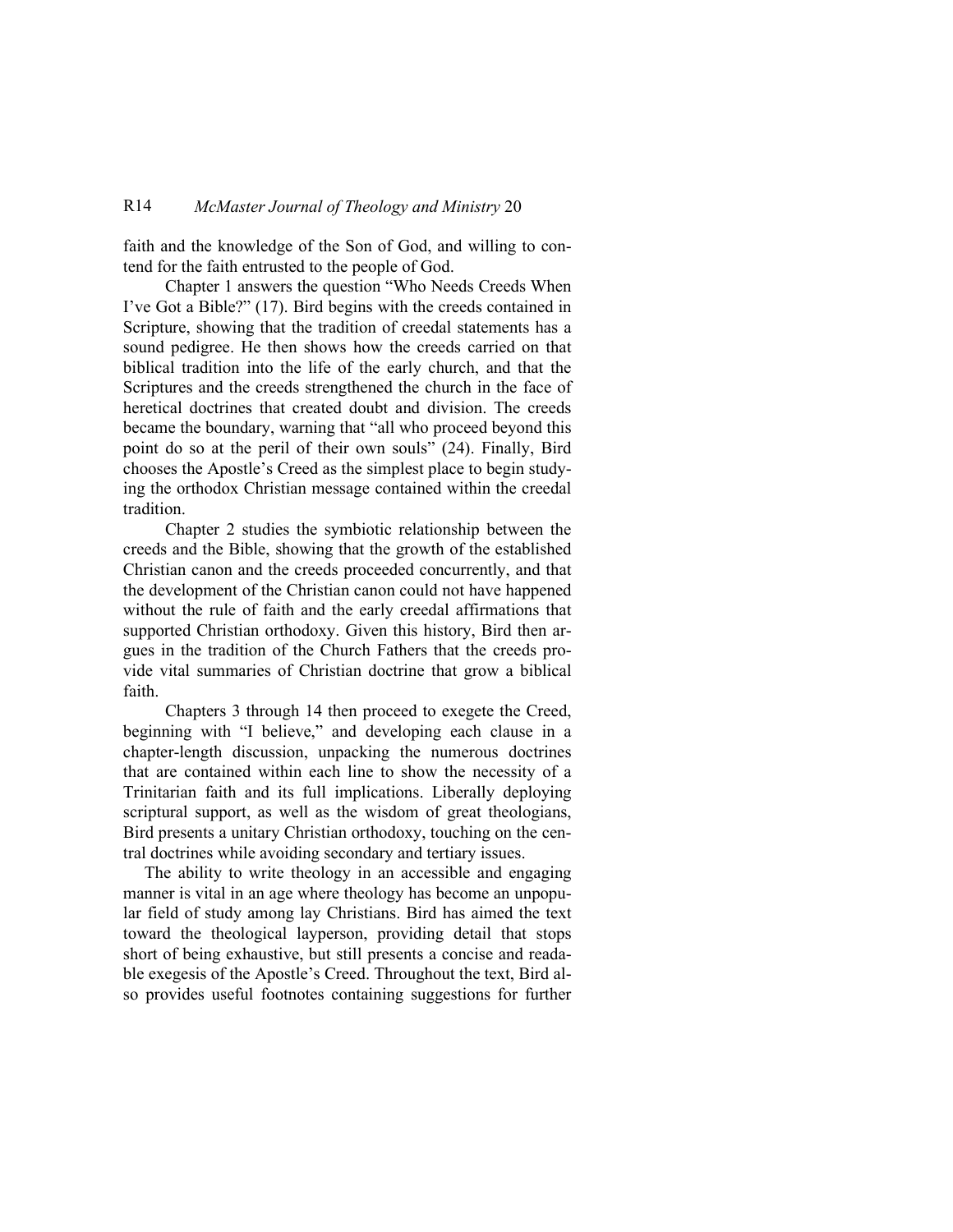reading, enabling the reader who wants to study the topics of the book more deeply to readily put their hand upon two or three works that will guide their first steps. Coupled with his lists of recommended readings the end of each chapter, this greatly increases the usefulness of the book for basic research into the theological ideas set forth in the text. For the layperson or the beginning student of theology, these notes make his book doubly valuable as a theological text and a resource to be drawn upon in the future.

Bird exhibits a deep respect for the history of the Christian church, and additionally recognizes the changes and challenges that the church has encountered through the years. In his discussion of the Creed, he is careful to relate doctrine to the realities of the present day, and works to answer questions that may arise, such as whether the idea of the Fatherhood of God is too patriarchal a concept for the modern world. This sensitivity to the questions that develop from the present cultural context makes the book excellent for theological beginners, and even for those who have yet to come to faith.

Bird's focus on the basic exposition of creedal doctrines means that the book lacks deeper discussion of the history and development of the beliefs that make up the Creed. Additionally, the author does not fully explore the differences of interpretation found within orthodox Christianity regarding some of the creedal doctrines. These kinds of discussions are not the purpose of the book, however, and their absence is made up for by the suggested readings which point the reader to deeper studies of doctrinal nuances. Due to these limitations, the book would have to be supplemented if one planned to use it as a text for anything beyond a college-level basic theology course.

Combining humor with deep insight and a desire to find unity in the faith among Christian brothers and sisters, Bird's book is an excellent read for a beginning theological student, whether personally, in a church small group or Sunday school, or in a college setting. While not highly academic in nature, it is well researched, carefully crafted, and provides a valuable starting point for further study into the central tenets of the Christian faith. It could also provide a valuable tool for evangelism through its